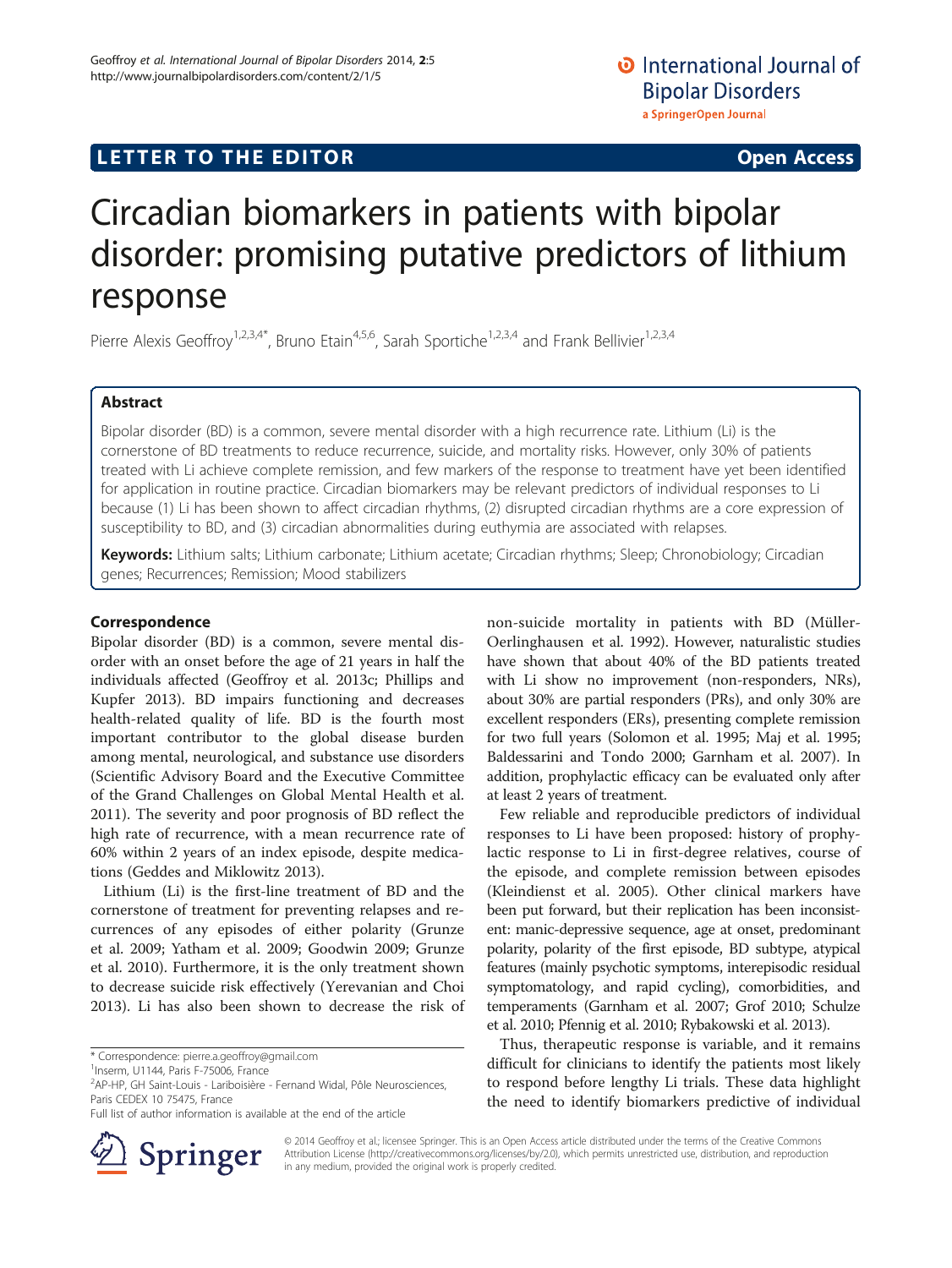responses to Li, to improve care plans and the prognosis of patients with BD. However, no such predictors have yet been identified for application in routine practice (Geoffroy et al. [2014\)](#page-2-0).

Circadian biomarkers are potential markers for predicting the response to Li because Li is thought to help stabilize circadian rhythms in BD and to prevent circadian rhythm desynchronization (Klemfuss [1992\)](#page-2-0). Indeed, Li slightly lengthens the circadian period of behavioral rhythms and delays the phase of behavioral and physiological circadian rhythms (such as sleep-wakefulness and body temperature rhythms) in many species, from healthy and affected humans to rats (Johnsson et al. [1983](#page-2-0); Pflug and Engelmann [1987](#page-2-0); Klemfuss and Kripke [1995](#page-2-0)). The hypothesis of a circadian mode of action for Li is of particular interest because patients with BD present circadian abnormalities in all phases of the disorder (McClung [2007](#page-2-0); Harvey [2008;](#page-2-0) Etain et al. [2011](#page-2-0); McClung [2013\)](#page-2-0). Indeed, such abnormalities occur during acute phases of depression (insomnia, early awakening, hypersomnia) and mania (decrease in the need for sleep). In addition, circadian rhythm and sleep disturbances often precede recurrences and may serve as predictors of a new mood episode. Some patients suffer from seasonal recurrences of depression or mania: 25% of BD patients for depression and 15% for mania (Geoffroy et al. [2013a](#page-2-0)). These circadian abnormalities are also observed during stable phases of normal mood (euthymia) and are thus considered to be a 'trait' of BD. During euthymia, BD patients are more likely than healthy controls to present an evening chronotype, hypersensitivity to disruptive rhythms (jet lag, post-partum, shift work, night vigils, etc.), sleep/wake pattern abnormalities (sleep stability, sleep latency and duration, waking after sleep onset, sleep quality, diurnal activity, and daytime dysfunction), biochemical abnormalities, including melatonin secretion (sleep hormone) and melatoninergic hypersensitivity to light (Hallam et al. [2006;](#page-2-0) McClung [2007, 2013](#page-2-0)).

Several independent genetic association studies have implicated circadian or melatonin pathway genes, such as CLOCK, GSK3β, NPAS2, ARNTL1, PER3, NR1D1, and ASMT (Milhiet et al. [2011\)](#page-2-0), in susceptibility to BD. Polymorphisms associated with BD may be responsible for circadian rhythm disturbances, as recently observed for a common variant of ASMT associated with BD (Etain et al. [2012;](#page-2-0) Geoffroy et al. [2013b](#page-2-0)). Circadian rhythm instability, through its contribution to the underlying neurobiology and genetics of BD, appears to be a major candidate endophenotype for studies aiming to identify the factors associated with treatment response in BD (Hasler et al. [2006\)](#page-2-0).

Li acts at the molecular level, by modulating the dynamics of clock gene expression and protein rhythms in the peripheral tissues and suprachiasmatic nuclei (the central pacemaker of circadian rhythms) (Etain et al. [2011](#page-2-0)). For example, Li is known to affect the expression of two key circadian genes, inhibiting GSK3β expression and activating Clock transcription. It has also been shown to rescue the manic-like behavior of mice transgenic for GSK3β and Clock (Prickaerts et al. [2006;](#page-2-0) Jope and Roh [2006;](#page-2-0) Roybal et al. [2007\)](#page-2-0). It is also suggested that the neurobiological mechanisms by which Li influences circadian rhythms may involve Rev-Erbα, the protein product of the NR1D1 gene, which is a phosphorylation target of GSK3. Li inhibits GSK3 that in turn cannot phosphorylate the Rev-Erbα protein which degrades (Can et al. [2014](#page-2-0)). Furthermore, Li has demonstrated to improve diurnal activity rhythm and periodic activity alterations in transgenic mice with neuron-specific expression of mutant Polg (D181A) an animal model with generated chronobiological abnormalities (Kato et al. [2007](#page-2-0)).

Sleep and circadian rhythms are not only relevant candidates for the prediction of Li response. Many clinical guidelines and documents have been developed governing their exploration in routine clinical practice (Morgenthaler et al. [2007a](#page-2-0), [b;](#page-2-0) Schutte-Rodin et al. [2008;](#page-3-0) Adult Obstructive Sleep Apnea Task Force of the American Academy of Sleep Medicine et al. [2009\)](#page-2-0). Sleep logs or diaries, sleep or morningness-eveningness questionnaires, and actigraphy (a watch-like tool containing an accelerometer) are potentially relevant and easy to implement in routine practice. Actigraphy also appears to be useful for evaluating the therapeutic response as an outcome measure (Morgenthaler et al. [2007a\)](#page-2-0).

In conclusion, disrupted circadian rhythms are a core expression of susceptibility to BD, persistent circadian abnormalities during euthymia are associated with relapses, and Li is known to act on circadian rhythms. Thus, circadian biomarkers are promising candidate biomarkers for the study of individual response to Li but cannot be used yet in clinical practice to predict this response. Future researches that specifically address this issue and prospective studies assessing the predictive value of circadian biomarkers are therefore highly expected. Possible circadian studies of the molecular signature of the response to Li may also help to better understand Li's action and to pave the way for more personalized medicine.

#### Competing interests

PA Geoffroy and S Sportiche declare that they have no competing interests. B. Etain and F. Bellivier have received honoraria and financial compensation as independent symposium speakers from Sanofi-Aventis, Lundbeck, AstraZeneca, Eli Lilly, Bristol-Myers Squibb, and Servier.

#### Authors' contributions

PAG, BE, SS, and FB contributed to and approved the submitted draft of the paper. All authors read and approved the final manuscript.

#### Author details

<sup>1</sup> Inserm, U1144, Paris F-75006, France. <sup>2</sup>AP-HP, GH Saint-Louis - Lariboisière -Fernand Widal, Pôle Neurosciences, Paris CEDEX 10 75475, France. <sup>3</sup>Université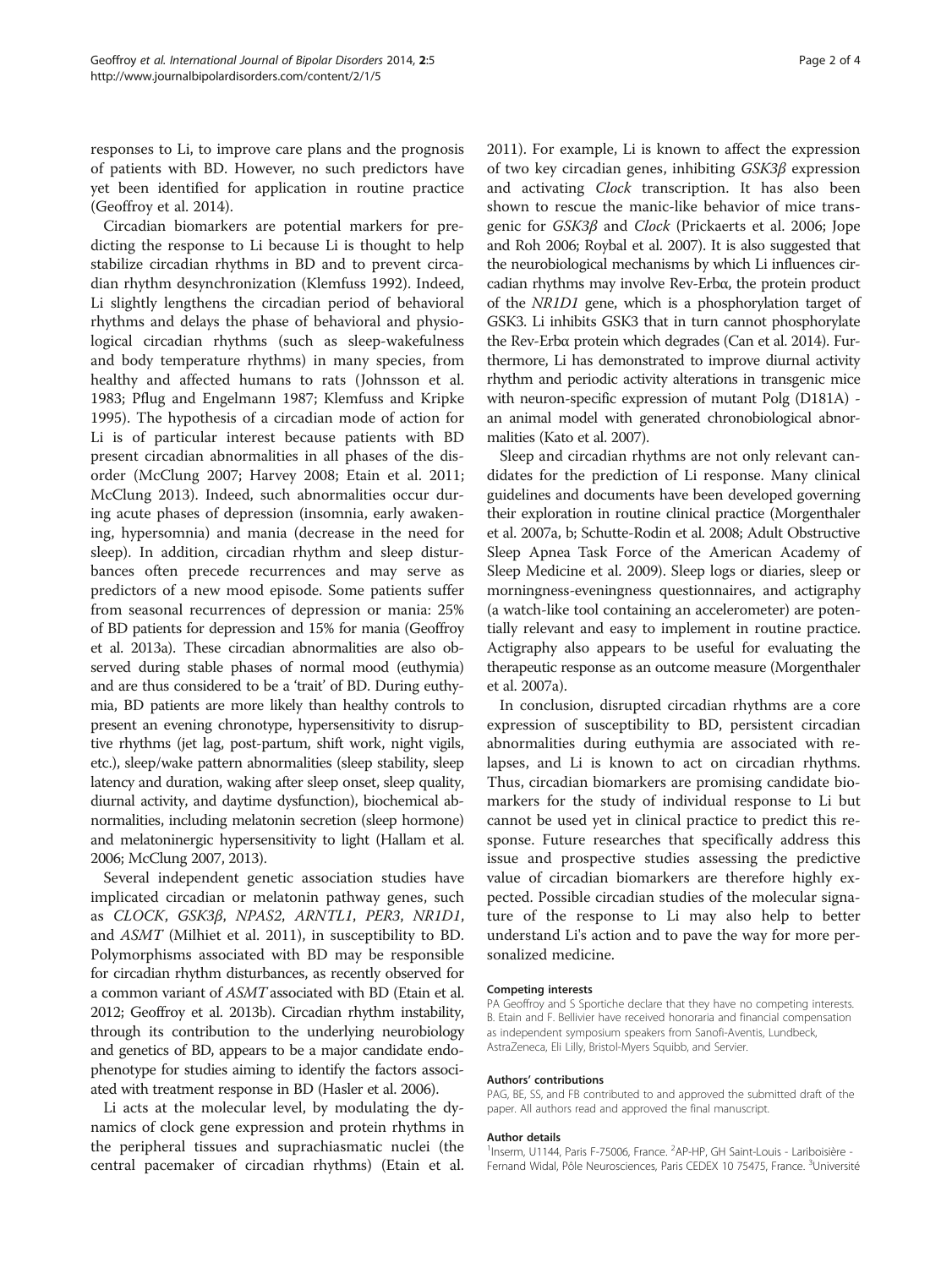<span id="page-2-0"></span>Paris Diderot, UMR-S 1144, Paris F-75013, France. <sup>4</sup>Fondation FondaMental, Créteil 94000, France. <sup>5</sup>AP-HP, Hôpital H. Mondor - A. Chenevier, Pôle de Psychiatrie, Créteil 94000, France. <sup>6</sup>INSERM, U955, Psychiatrie génétique, Créteil 94000, France.

#### Received: 30 January 2014 Accepted: 26 March 2014 Published: 9 April 2014

#### References

- Adult Obstructive Sleep Apnea Task Force of the American Academy of Sleep Medicine, Epstein LJ, Kristo D, Strollo PJ Jr, Friedman N, Malhotra A, Patil SP, Ramar K, Rogers R, Schwab RJ, Weaver EM, Weinstein MD (2009) Clinical guideline for the evaluation, management and long-term care of obstructive sleep apnea in adults. J Clin Sleep Med JCSM Off Publ Am Acad Sleep Med 5:263–276
- Baldessarini RJ, Tondo L (2000) Does lithium treatment still work? Evidence of stable responses over three decades. Arch Gen Psychiatry 57:187–190
- Can A, Schulze TG, Gould TD (2014) Molecular actions and clinical pharmacogenetics of lithium therapy. Pharmacol Biochem Behav. doi:10.1016/j.pbb.2014.02.004
- Collins PY, Patel V, Joestl SS, March D, Insel TR, Daar AS, Scientific Advisory Board and the Executive Committee of the Grand Challenges on Global Mental Health, Anderson W, Dhansay MA, Phillips A, Shurin S, Walport M, Ewart W, Savill SJ, Bordin IA, Costello EJ, Durkin M, Fairburn C, Glass RI, Hall W, Huang Y, Hyman SE, Jamison K, Kaaya S, Kapur S, Kleinman A, Ogunniyi A, Otero-Ojeda A, Poo M-M, Ravindranath V et al (2011) Grand challenges in global mental health. Nature 475:27–30, doi:10.1038/475027a
- Etain B, Milhiet V, Bellivier F, Leboyer M (2011) Genetics of circadian rhythms and mood spectrum disorders. Eur Neuropsychopharmacol J Eur Coll Neuropsychopharmacol 21(Suppl 4):S676–682, doi:10.1016/j.euroneuro.2011.07.007
- Etain B, Dumaine A, Bellivier F, Pagan C, Francelle L, Goubran-Botros H, Moreno S, Deshommes J, Moustafa K, Le Dudal K, Mathieu F, Henry C, Kahn J-P, Launay J-M, Mühleisen TW, Cichon S, Bourgeron T, Leboyer M, Jamain S (2012) Genetic and functional abnormalities of the melatonin biosynthesis pathway in patients with bipolar disorder. Hum Mol Genet. doi:10.1093/hmg/dds227
- Garnham J, Munro A, Slaney C, Macdougall M, Passmore M, Duffy A, O'Donovan C, Teehan A, Alda M (2007) Prophylactic treatment response in bipolar disorder: results of a naturalistic observation study. J Affect Disord 104:185–190, doi:10.1016/j.jad.2007.03.003
- Geddes JR, Miklowitz DJ (2013) Treatment of bipolar disorder. Lancet 381:1672–1682, doi:[10.1016/S0140-6736\(13\)60857-0](SpringerLink:ChapterTarget)
- Geoffroy PA, Bellivier F, Scott J, Boudebesse C, Lajnef M, Gard S, Kahn J-P, Azorin J-M, Henry C, Leboyer M, Etain B (2013a) Bipolar disorder with seasonal pattern: clinical characteristics and gender influences. Chronobiol Int. doi:10.3109/07420528.2013.800091
- Geoffroy PA, Boudebesse C, Henrion A, Jamain S, Henry C, Leboyer M, Bellivier F, Etain B (2013b) An ASMT variant associated with bipolar disorder influences sleep and circadian rhythms: a pilot study. Genes Brain Behav. doi:10.1111/ gbb.12103
- Geoffroy PA, Etain B, Scott J, Henry C, Jamain S, Leboyer M, Bellivier F (2013c) Reconsideration of bipolar disorder as a developmental disorder: importance of the time of onset. J Physiol Paris. doi:10.1016/j.jphysparis.2013.03.006
- Geoffroy PA, Bellivier F, Leboyer M, Etain B (2014) Can the response to mood stabilizers be predicted in bipolar disorder? Front Biosci Elite Ed 120–138, doi:10.2741/E696
- Goodwin GM (2009) Evidence-based guidelines for treating bipolar disorder: revised second edition–recommendations from the British Association for Psychopharmacology. J Psychopharmacol Oxf Engl 23:346–388, doi:10.1177/ 0269881109102919
- Grof P (2010) Sixty years of lithium responders. Neuropsychobiology 62:8–16, doi:10.1159/000314305
- Grunze H, Vieta E, Goodwin GM, Bowden C, Licht RW, Moller H-J, Kasper S (2009) The World Federation of Societies of Biological Psychiatry (WFSBP) guidelines for the biological treatment of bipolar disorders: update 2009 on the treatment of acute mania. World J Biol Psychiatry Off J World Fed Soc Biol Psychiatry 10:85–116, doi:10.1080/15622970902823202
- Grunze H, Vieta E, Goodwin GM, Bowden C, Licht RW, Möller H-J, Kasper S (2010) The World Federation of Societies of Biological Psychiatry (WFSBP) guidelines for the biological treatment of bipolar disorders: update 2010 on the treatment of acute bipolar depression. World J Biol Psychiatry Off J World Fed Soc Biol Psychiatry 11:81–109, doi:[10.3109/15622970903555881](SpringerLink:ChapterTarget)
- Hallam KT, Olver JS, Chambers V, Begg DP, McGrath C, Norman TR (2006) The heritability of melatonin secretion and sensitivity to bright nocturnal light in twins. Psychoneuroendocrinology 31:867–875, doi:10.1016/j. psyneuen.2006.04.004
- Harvey AG (2008) Sleep and circadian rhythms in bipolar disorder: seeking synchrony, harmony, and regulation. Am J Psychiatry 165:820–829, doi:10.1176/appi.ajp.2008.08010098
- Hasler G, Drevets WC, Gould TD, Gottesman II, Manji HK (2006) Toward constructing an endophenotype strategy for bipolar disorders. Biol Psychiatry 60:93–105, doi:10.1016/j.biopsych.2005.11.006
- Johnsson A, Engelmann W, Pflug B, Klemke W (1983) Period lengthening of human circadian rhythms by lithium carbonate, a prophylactic for depressive disorders. Int J Chronobiol 8:129–147
- Jope RS, Roh M-S (2006) Glycogen synthase kinase-3 (GSK3) in psychiatric diseases and therapeutic interventions. Curr Drug Targets 7:1421–1434
- Kato T, Kubota M, Kasahara T (2007) Animal models of bipolar disorder. Neurosci Biobehav Rev 31:832–842, doi:10.1016/j.neubiorev.2007.03.003
- Kleindienst N, Engel R, Greil W (2005) Which clinical factors predict response to prophylactic lithium? A systematic review for bipolar disorders. Bipolar Disord 7:404–417, doi:10.1111/j.1399-5618.2005.00244.x
- Klemfuss H (1992) Rhythms and the pharmacology of lithium. Pharmacol Ther 56:53–78
- Klemfuss H, Kripke DF (1995) Antimanic drugs stabilize hamster circadian rhythms. Psychiatry Res 57:215–222
- Maj M, Pirozzi R, Magliano L (1995) Nonresponse to reinstituted lithium prophylaxis in previously responsive bipolar patients: prevalence and predictors. Am J Psychiatry 152:1810–1811
- McClung CA (2007) Circadian genes, rhythms and the biology of mood disorders. Pharmacol Ther 114:222–232, doi:10.1016/j.pharmthera.2007.02.003
- McClung CA (2013) How might circadian rhythms control mood? Let me count the ways. Biol Psychiatry. doi:10.1016/j.biopsych.2013.02.019
- Milhiet V, Etain B, Boudebesse C, Bellivier F (2011) Circadian biomarkers, circadian genes and bipolar disorders. J Physiol Paris. doi:10.1016/j.jphysparis.2011.07.002
- Morgenthaler T, Alessi C, Friedman L, Owens J, Kapur V, Boehlecke B, Brown T, Chesson A Jr, Coleman J, Lee-Chiong T, Pancer J, Swick TJ (2007a) Practice parameters for the use of actigraphy in the assessment of sleep and sleep disorders: an update for 2007. Sleep 30:519–529
- Morgenthaler TI, Lee-Chiong T, Alessi C, Friedman L, Aurora RN, Boehlecke B, Brown T, Chesson AL Jr, Kapur V, Maganti R, Owens J, Pancer J, Swick TJ, Zak R (2007b) Practice parameters for the clinical evaluation and treatment of circadian rhythm sleep disorders. An Am Acad Sleep Med Rep Sleep 30:1445–1459
- Müller-Oerlinghausen B, Ahrens B, Grof E, Grof P, Lenz G, Schou M, Simhandl C, Thau K, Volk J, Wolf R (1992) The effect of long-term lithium treatment on the mortality of patients with manic-depressive and schizoaffective illness. Acta Psychiatr Scand 86:218–222
- Pfennig A, Schlattmann P, Alda M, Grof P, Glenn T, Müller-Oerlinghausen B, Suwalska A, Rybakowski J, Willich SN, Bauer M, Berghöfer A (2010) Influence of atypical features on the quality of prophylactic effectiveness of long-term lithium treatment in bipolar disorders. Bipolar Disord 12:390–396, doi:10.1111/j.1399-5618.2010.00826.x
- Pflug B, Engelmann W (1987) Chronobiology of lithium–studies on healthy, middle-aged women. Pharmacopsychiatry 20:181–188, doi:10.1055/s-2007- 1017099
- Phillips ML, Kupfer DJ (2013) Bipolar disorder diagnosis: challenges and future directions. Lancet 381:1663–1671, doi:10.1016/S0140-6736(13)60989-7
- Prickaerts J, Moechars D, Cryns K, Lenaerts I, van Craenendonck H, Goris I, Daneels G, Bouwknecht JA, Steckler T (2006) Transgenic mice overexpressing glycogen synthase kinase 3beta: a putative model of hyperactivity and mania. J Neurosci Off J Soc Neurosci 26:9022–9029, doi:10.1523/ JNEUROSCI.5216-05.2006
- Roybal K, Theobold D, Graham A, DiNieri JA, Russo SJ, Krishnan V, Chakravarty S, Peevey J, Oehrlein N, Birnbaum S, Vitaterna MH, Orsulak P, Takahashi JS, Nestler EJ, Carlezon WA Jr, McClung CA (2007) Mania-like behavior induced by disruption of CLOCK. Proc Natl Acad Sci U S A 104:6406–6411, doi:10.1073/pnas.0609625104
- Rybakowski JK, Dembinska D, Kliwicki S, Akiskal KK, Akiskal HH (2013) TEMPS-A and long-term lithium response: positive correlation with hyperthymic temperament. J Affect Disord 145:187–189, doi:10.1016/j.jad.2012.07.028
- Schulze TG, Alda M, Adli M, Akula N, Ardau R, Bui ET, Chillotti C, Cichon S, Czerski P, Del Zompo M, Detera-Wadleigh SD, Grof P, Gruber O, Hashimoto R, Hauser